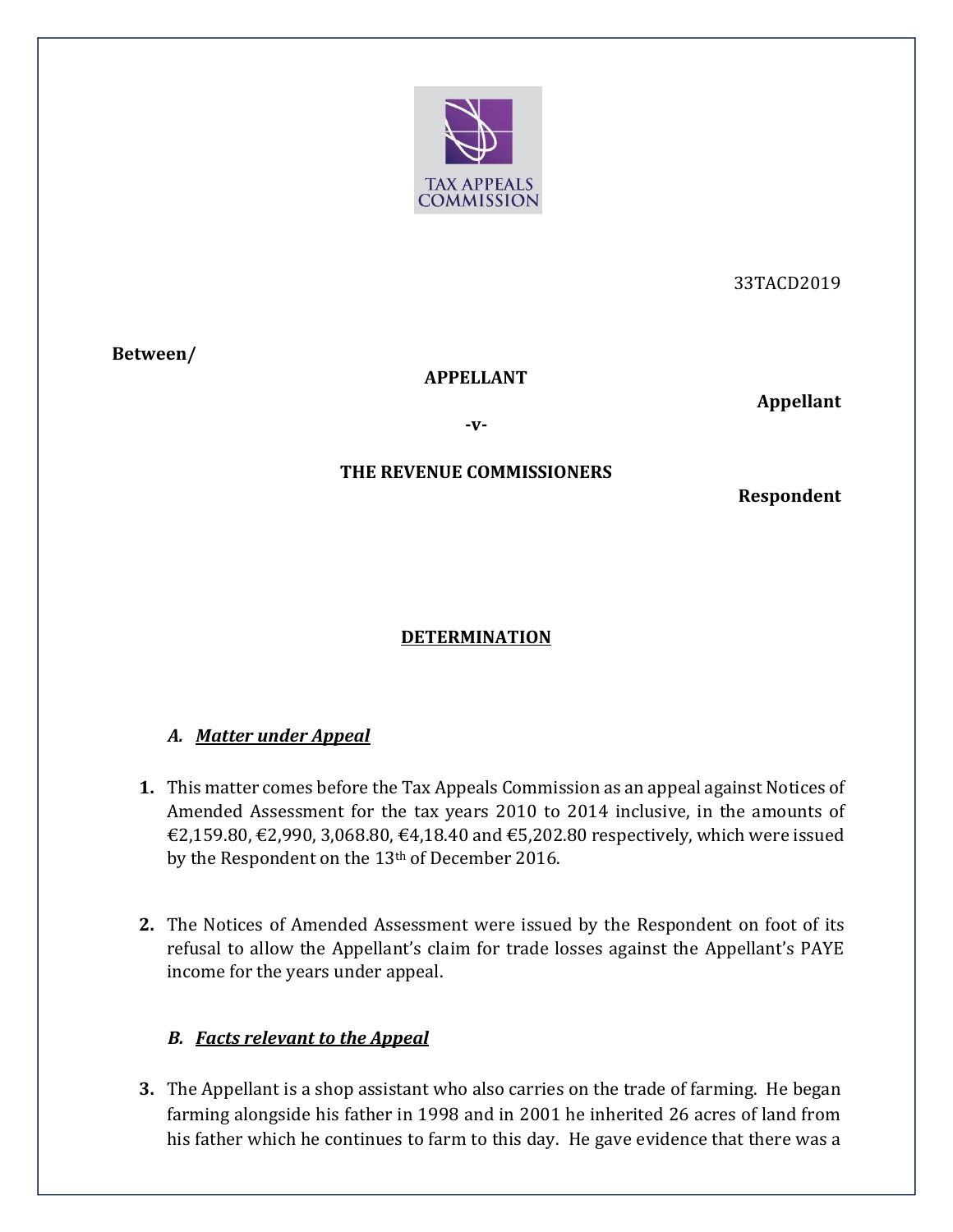

family dispute in relation to his inheritance which took some 12 or 13 years to resolve, but there is no doubt but that the Appellant was farming the lands from at least 2007 onwards.

- **4.** The Appellant gave evidence, which I accept as truthful and accurate, that the lands were in very poor condition when he inherited them. Since his inheritance, he has done what he can over the years to improve the lands and to build up his farm trade to a point where it would become profitable and produce for him a return on the money and time he has invested.
- **5.** I accept the Appellant's evidence that among the improvement works he has carried out, he has:-
	- **(i)** built a slatted shed and silage slab;
	- **(ii)** fenced the boundaries of the land;
	- **(iii)** purchased a tractor and farm machinery;
	- **(iv)** re-seeded some 10 acres of the lands;
	- **(v)** taken out a stocking loan from Bank of Ireland to buy sheep to eat the new grass, which has now been repaid;
	- **(vi)** taken out a farm improvement loan in the sum of  $\epsilon$ 6,000; and,
	- **(vii)** built up the stock on the land from an initial number of 2 to 34 in 2016 and 40 in 2018.
- **6.** The Appellant gave evidence that a stock figure of 40 to 45 is his goal for the farm, and he believes that a stock figure of 40 would enable his farm trade to become profitable. While he did reach that stock number in 2018, he was unlucky and two of the animals died, which meant that he did not generate a profit.
- **7.** Notwithstanding the Appellant's work and expenditure in improving the farm and building up the farm trade, he has not yet been able to generate a profit from the trade. I note from the Respondent's submissions that the Appellant has claimed losses and capital allowances in every year from 2007 to 2014, ranging from  $\epsilon$ 4,415 in 2007 to €26,014 in 2014.
- **8.** The Appellant's returns for 2010, 2011, 2012 and 2013 were selected for a Revenue desk audit in February 2015. Having examined the submissions received, the Respondent formed the view that the provisions of section 662(2)(b) of the Taxes Consolidation Act, 1997, as amended (hereinafter referred to as **"TCA1997"**) applied

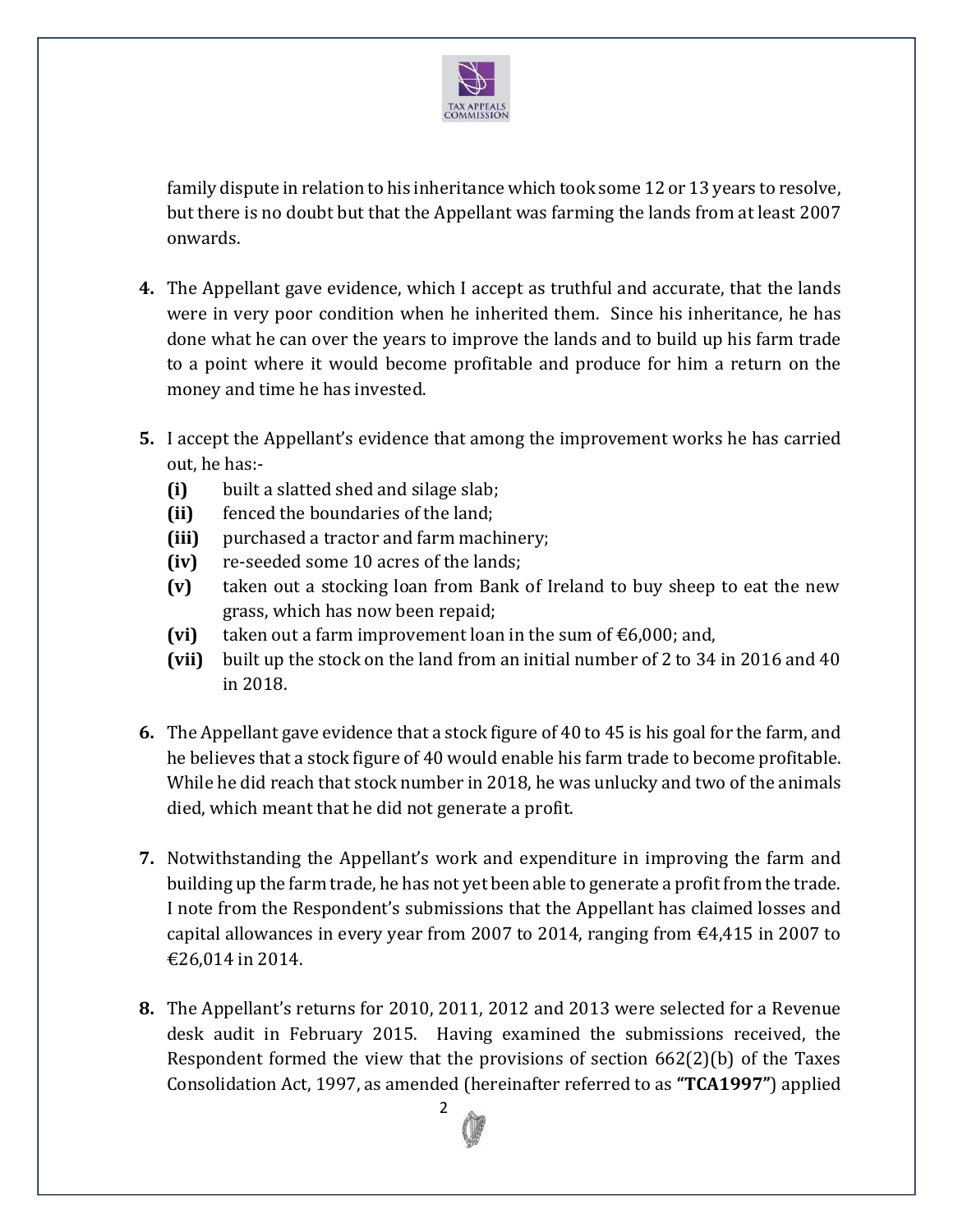

for the years in question and they disallowed the losses claimed by the Appellant. The Respondent further disallowed the Appellant's claim for losses in respect of the 2014 tax year, and assert that the Appellant has not shown that the Appellant is carrying on the trade of farming on a commercial basis and with a view to the realisation of profits in the trade.

**9.** The Respondent accordingly issued in December 2016 the Notices of Amended Assessment the subject matter of this appeal.

### *C. Legislation and Revenue Materials*

**8** . The first two subsections of section 381 of TCA1997 provide as follows:-

*"(1) Subject to this section and section 381A, where in any year of assessment any person has sustained a loss in any trade, profession or employment carried on by that person either solely or in partnership, that person shall be entitled, on making a claim in that behalf, to such repayment of income tax as is necessary to secure that the aggregate amount of income tax for the year ultimately borne by that person will not exceed the amount which would have been borne by that person if the income of that person had been reduced by the amount of the loss.*

*(2) This section shall not apply to any loss sustained in any year of assessment by the owner of a stallion from the sale of services of mares by the stallion or of rights to such services or by the part-owner of a stallion from the sale of such services or such rights."*

**10.** Section 662 of TCA1997 is the key section relevant to the determination of this appeal and its first two subsections provide as follows:-

### *"(1) In this section –*

*"prior 3 years", in relation to a loss incurred in a year of assessment, means the last 3 years of assessment before that year;*

*"prior period of loss" means the prior 3 years or, if losses were incurred in successive years of assessment amounting in the aggregate to a period longer than 3 years (and ending when the prior 3 years end), that longer period.*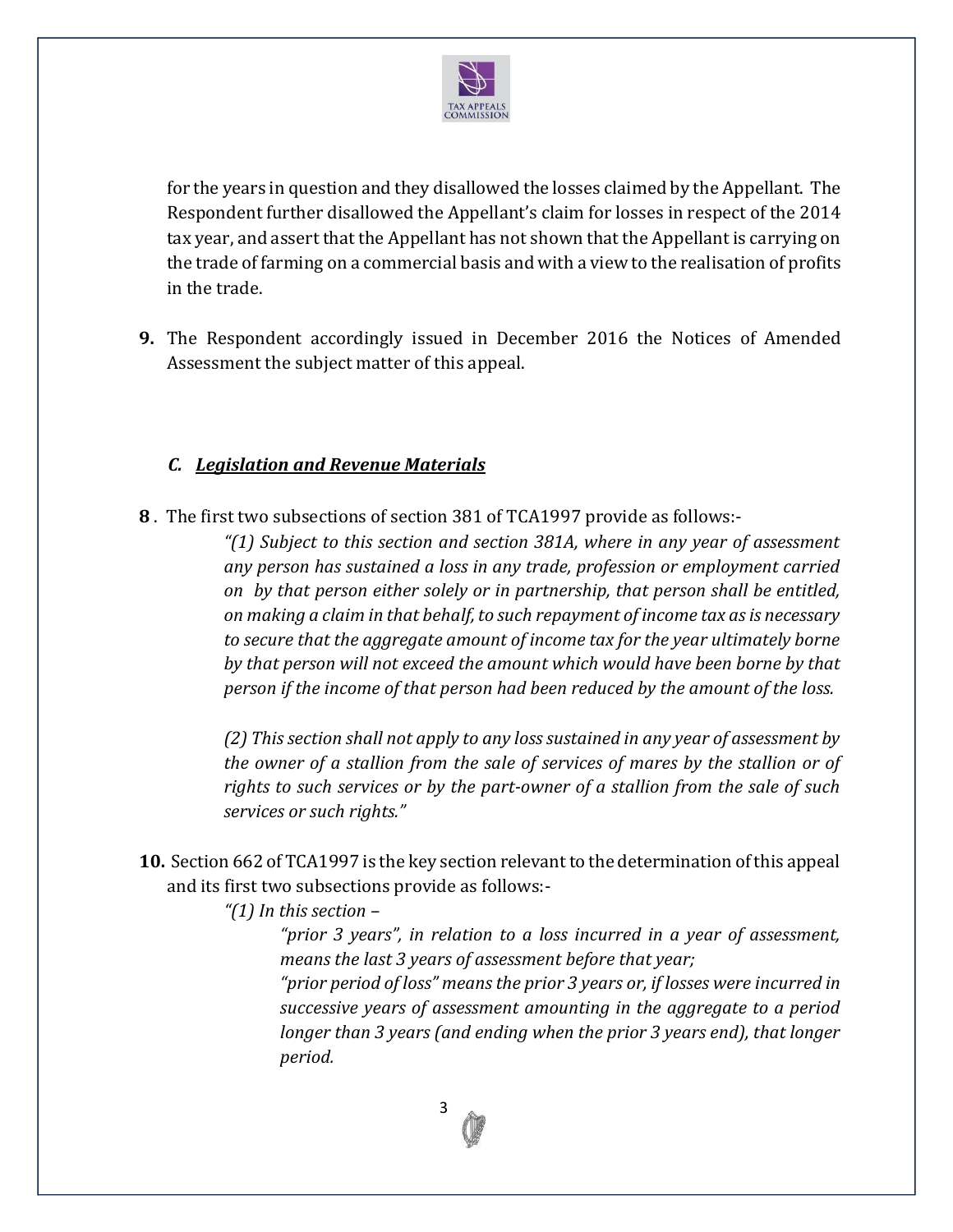

*(2) (a) Any loss (including any amount in respect of allowances which by virtue of section 392 is to be treated as a loss) incurred in a trade of farming or market gardening shall not be available for relief under section 381 unless it is shown that, for the year of assessment in which the loss is claimed to have been incurred, the trade was being carried on a commercial basis and with a view to the realisation of profits in the trade.*

*(b) Without prejudice to paragraph (a), any loss (including any amount in respect of allowances which by virtue of section 392 is to be treated as a loss) incurred in any year of assessment in a trade of farming or market gardening shall not be available for relief under section 381 if in each of the prior 3 years a loss was incurred in carrying on that trade.*

*(c) For the purposes of this section, the fact that a trade of farming or market gardening was being carried on at any time so as to afford a reasonable expectation of profit shall be conclusive evidence that it was then being carried on with a view to the realisation of profits.*

*(d) This subsection shall not restrict relief for any loss or any capital allowance where it is shown by the claimant –*

*(i) that the whole of the claimant's farming or market gardening activities in the year following the prior 3 years are of such a nature, and carried on in such a way, as would have justified a reasonable expectation of the realisation of profits in the future if those activities had been undertaken by a competent farmer or market gardener, and*

*(ii) that if such farmer or market gardener had undertaken those activities at the beginning of the prior period of loss, such farmer or market gardener could not reasonably have expected those activities to become profitable until after the end of the year following the prior period of loss.*

*(e) This subsection shall not restrict relief where the carrying on of the trade forms part of and is ancillary to a larger trading undertaking."*

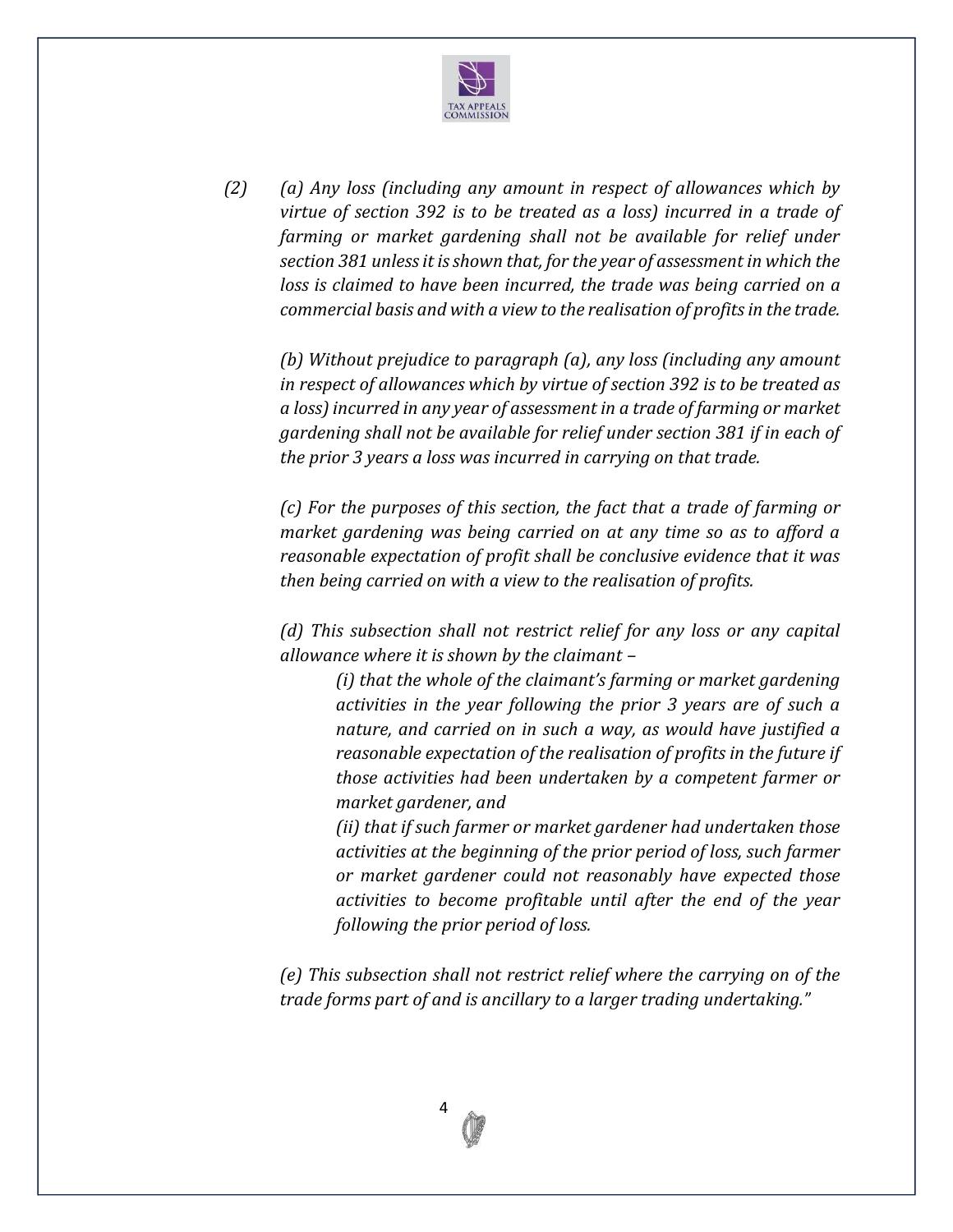

### *D. Submissions of the Parties*

- **11.**The Notice of Appeal submitted on behalf of the Appellant states that the relevant legislation is section  $662(2)(a)$  and (d), quoted above. Referring to a letter of the 19<sup>th</sup> of December 2016 which details the work the Appellant had done to improve the farm and build up the farm trade (which is summarised in paragraph 5 above), it was submitted that the Appellant had built up the farm over a number of years, having inherited it in a very poor condition. It was submitted that the expenditure incurred by the Appellant on land, equipment and livestock and the time committed by the Appellant to the farm trade clearly illustrated an intention to receive a positive return on the Appellant's investment. It was further submitted that the Appellant's farming activities were, although conducted on a part-time basis, clearly carried out on a purely commercial basis with a view to the realisation of profits, and that the continuity of farming activity showed it was not carried on in a 'hobby' or 'pastime' manner.
- **12.**The Notice of Appeal further stated that the Appellant questioned the rationale or logic behind the singling out of farming and market gardening for this tax treatment; the consistency of such tax treatment in circumstances where a person working two jobs and realising extra income thereby would pay progressively more tax; and the availability of these losses for offset against subsequent income.
- **13.**These latter arguments do not fall within the ambit of the jurisdiction of the Tax Appeals Commission. It is not appropriate for me to embark upon a consideration of why a particular decision on tax policy was taken and given statutory effect by the legislature; instead, my role is to determine the relevant and applicable legislation and ensure that it has been correctly interpreted and applied by the Revenue Commissioners to the facts of the appeal before me. I therefore will not consider further this aspect of the Appellant's case or reach any determination thereon.
- **14.**The Statement of Case submitted on behalf of the Appellant made reference to section  $662(2)$ (b) and contends that the refusal by the Respondent to allow losses for all of the 5 years under appeal was incorrect. It submits that the correct interpretation of the section means that losses incurred should be allowed for the first three years but any loss incurred in the fourth year should be disallowed. After year 4 (*i.e.* in years 5

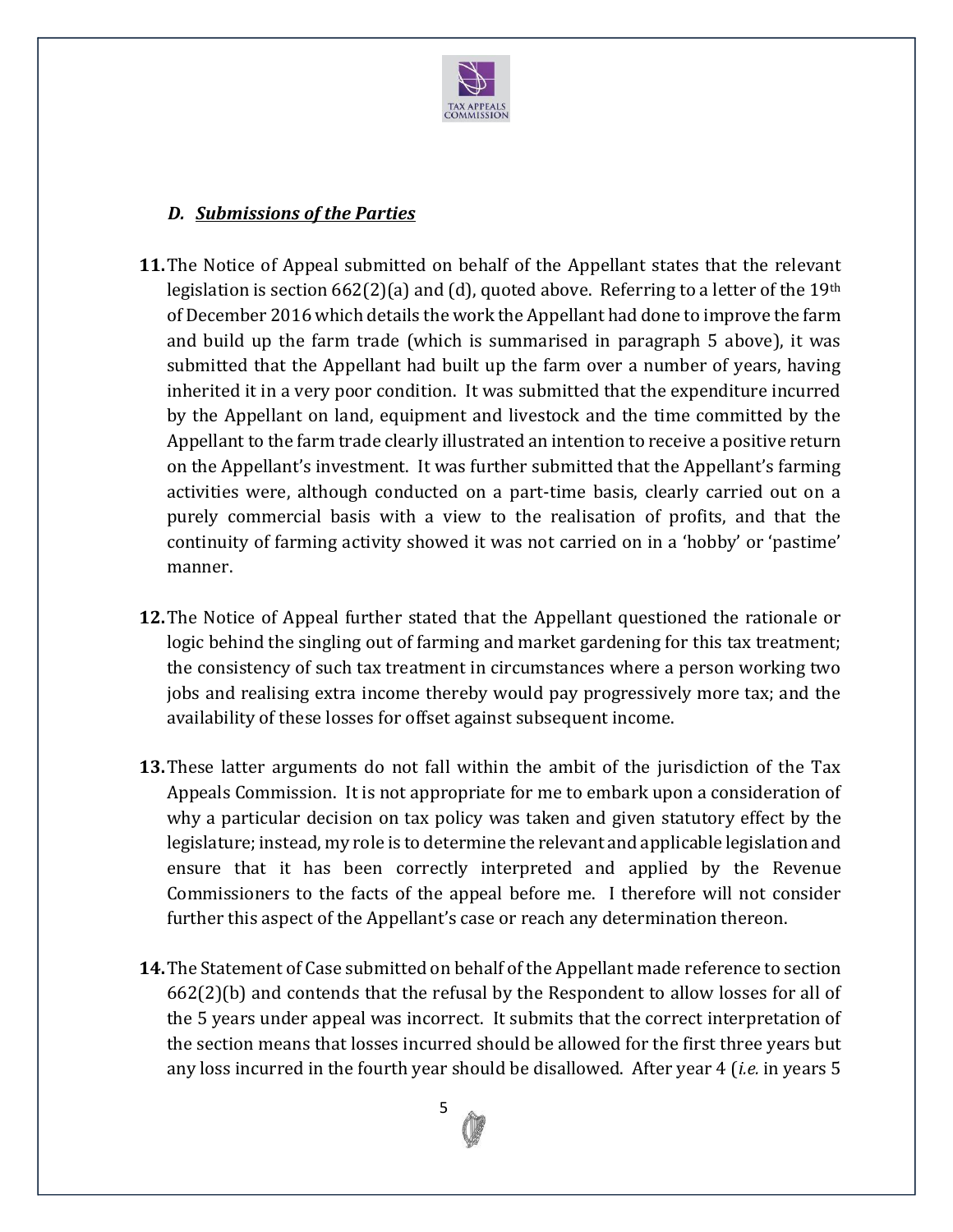

to 7, although the Statement of Case refers to years 4 to 6), the taxpayer should again be allowed to claim losses for offset against other income.

- **15.**At the hearing before me of the appeal, the Appellant's agent submitted that he was now relying on section 381 of TCA1997 in support of the Appellant's position. He submitted that section 381(1) conferred a general right to offset the losses of a taxpayer's trade, profession or employment against the taxpayer's other income for the relevant year of assessment. It was submitted that the only limitation on this general right was that contained in section 381(2), which disapplies the relief to losses incurred in relation to stallion stud fees. It was argued that the absence of any reference to section 662 in section 381 meant that the Respondent was not entitled to have regard to or apply the provisions of section 662 when determining the Appellant's entitlement to claim the losses from his trade as a farmer against his PAYE income. The Appellant's agent stated that in the event that I did not agree with his interpretation of section 381, he accepted that the Respondent's interpretation of section 662 was correct.
- **16.**The position of the Respondent in relation to the section 381 argument advanced on behalf of the Appellant at the hearing is that section  $662(2)(a)$  and (b) both make express reference to section 381 ("*…shall not be available for relief under section 381…*"), and that the general right to relief conferred by section 381 is limited by section 662 when the latter section applies to a taxpayer.
- **17.**In relation to section 662, the Respondent submits that the Appellant has not shown that his farm trade was carried on during the years under appeal on a commercial basis and with a view to the realisation of profits in the trade, as required by section 662(2)(a). The Respondent further submits that the farming trade losses incurred by the Appellant in the tax years 2007 and onwards trigger the application of section 662(2)(b), so that the Appellant's losses in the years under appeal are not available for relief.

6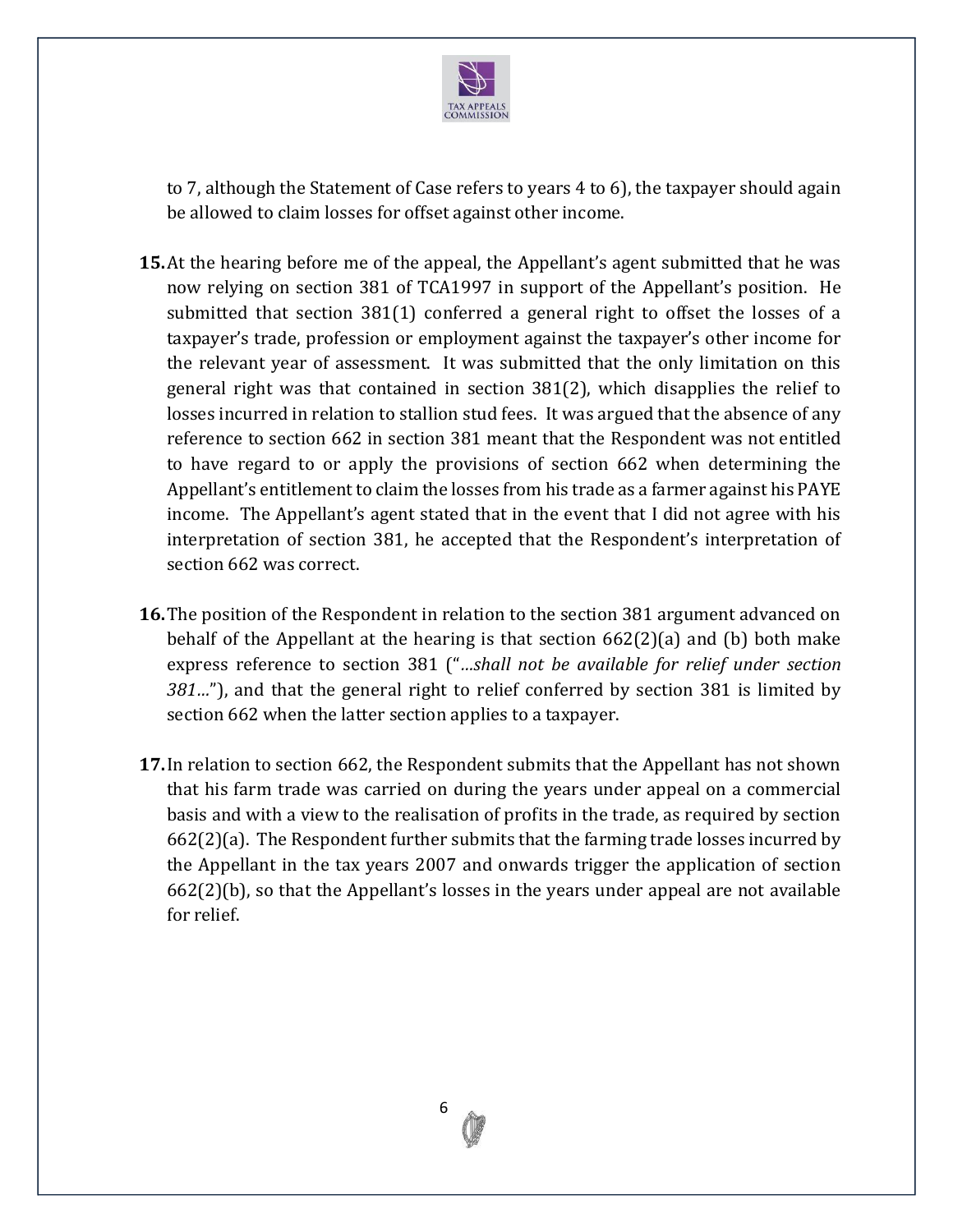

## *E. Analysis and findings*

- **18.**It is appropriate to deal first with the legal argument advanced on behalf of the Appellant at the hearing of this appeal in relation to the interaction of section 381 and 662. I cannot accept as correct the submission made by the Appellant's agent that the absence of any reference to section 662 in section 381 means that section 381 should be read in isolation or on a stand-alone basis, and that the only limitation on the relief conferred by section 381 is that contained in section 381(2).
- **19.**While the Appellant's agent is correct in his submission that section 381 confers a general right to relief in appropriate circumstances, it is open to the legislature to limit or circumscribe the general right to relief contained in the section. The legislature has done by so by the enactment of section 662 which contains, in section 662(2)(a) and section 662(2)(b), an express and unambiguous statement that the relief under section 381 shall not be available in the circumstances described in those subparagraphs.
- **20.**I therefore find that the general right to relief conferred by section 381 of TCA1997 is expressly limited by the provisions of section 662, and that the Appellant must satisfy the requirements of section 662 in order to succeed in his appeal.
- **21.**Turning to the requirements of section 662, having carefully considered the evidence of the Appellant, I am satisfied and find as a material fact that during the years under appeal, and indeed in the years preceding that, his time, work and financial investments were all intended to improve the farm and develop the farm trade to a point where it became profitable. There is no doubt that the Appellant was aware that this was going to take a significant number of years but his personal circumstances were such that he could not devote more time or spend more money in moving the trade to the point of profitability. Nonetheless, I am satisfied that it was always his wish and intention that his farming trade would ultimately become profitable, and that he carried on the trade of farming on a commercial basis.
- **22.**I therefore find that the Appellant satisfied the requirements of section 662(2)(a) for the years under appeal.

7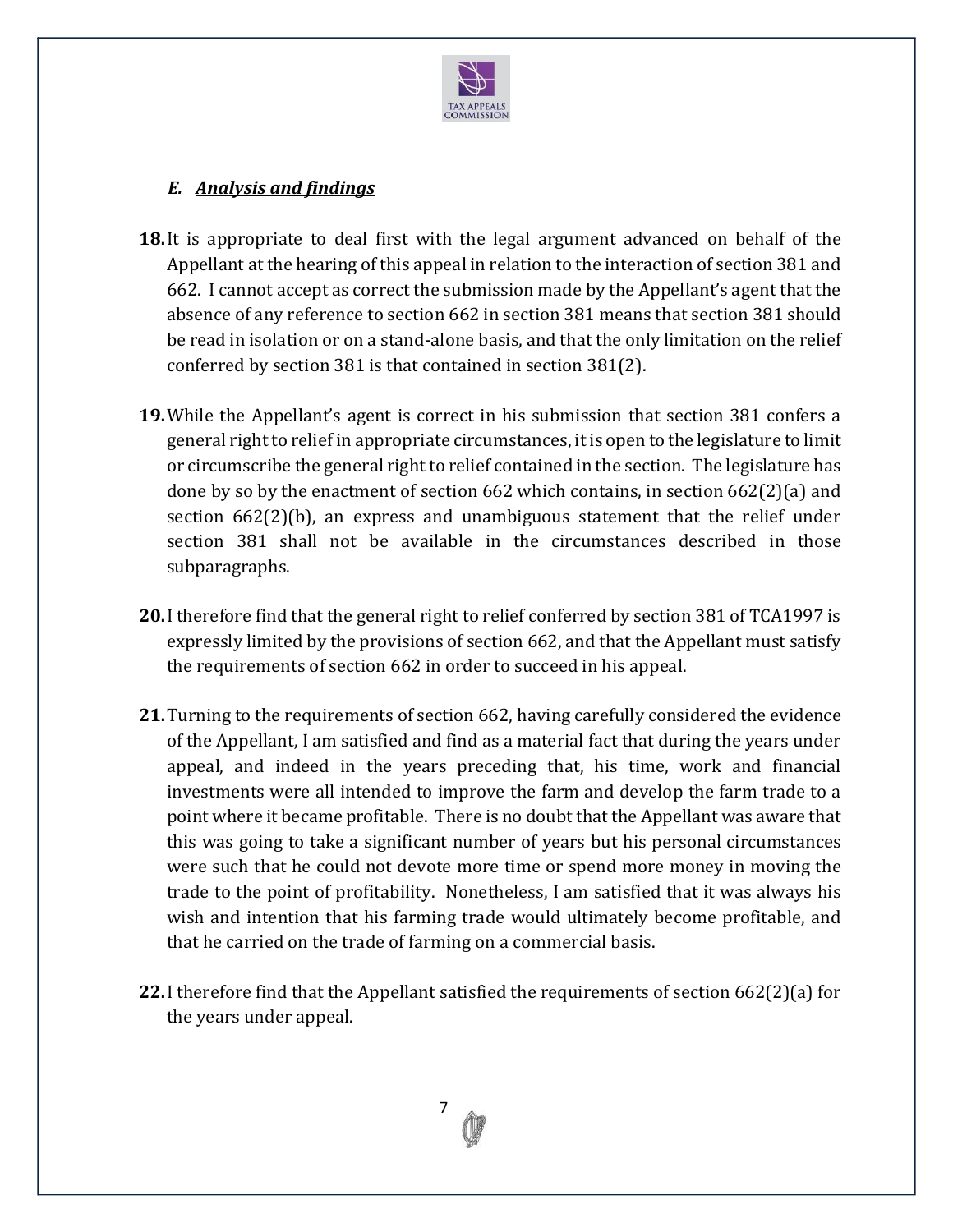

- **23.**However, notwithstanding the Appellant being *prima facie* eligible for relief by reason of his having met the criteria in section 662(2)(a), section 662(2)(b) limits the entitlement to claim losses as a relief for year when a loss has been incurred in carrying on the trade during each of the prior three years.
- **24.**Unfortunately for the Appellant, his farm trade made a loss during every year from 2007 to 2014 inclusive. This means that for each of the five years under appeal, the Appellant had made a loss in each of the prior three years; for example, in respect of 2010, the Appellant had made a loss in 2007, 2008 and 2009, and in respect of 2014, the Appellant had made a loss in 2011, 2012 and 2013.
- **25.**I do not accept the argument made on behalf of the Appellant that once losses have been disallowed in respect of a year because of continuous losses in the preceding three years, the 'clock is reset' and the Appellant can once again begin to claim relief in respect of any losses in the following three years. I do not believe that the wording of section 662(2)(b) can properly be read as providing or even implying that losses can only be disallowed once in every four-year period.
- **26.**Accordingly, I find that section 662(2)(b) is *prima facie* applicable to the Appellant for the years under appeal and will, if applicable, preclude him from claiming relief in respect of his losses incurred in the farm trade during those years.
- **27.**Section 662(2)(d) contains a saving provision, and states in essence that section 662(2) shall not limit relief where a claimant shows that his activities in the year following three years of losses are of such a nature and carried on in such a way as would justify a reasonable expectation of profits in the future if those activities had been undertaken by a competent farmer or market gardener, and that if the farmer or market gardener had undertaken those activities at the beginning of the loss-making period, he could not reasonably have expected the activities to become profitable until after the end of the year following the prior period of loss.
- **28.**I note that the Respondent's Notes for Guidance on Part 23 of TCA1997 state the following in relation to section  $662(2)(d)$ :-

*"Relief may exceptionally be continued even where losses had been incurred for 3 years or more. This is designed to meet the genuine case of the farmer or market gardener who sets out on an undertaking realising that losses will be incurred for a* 

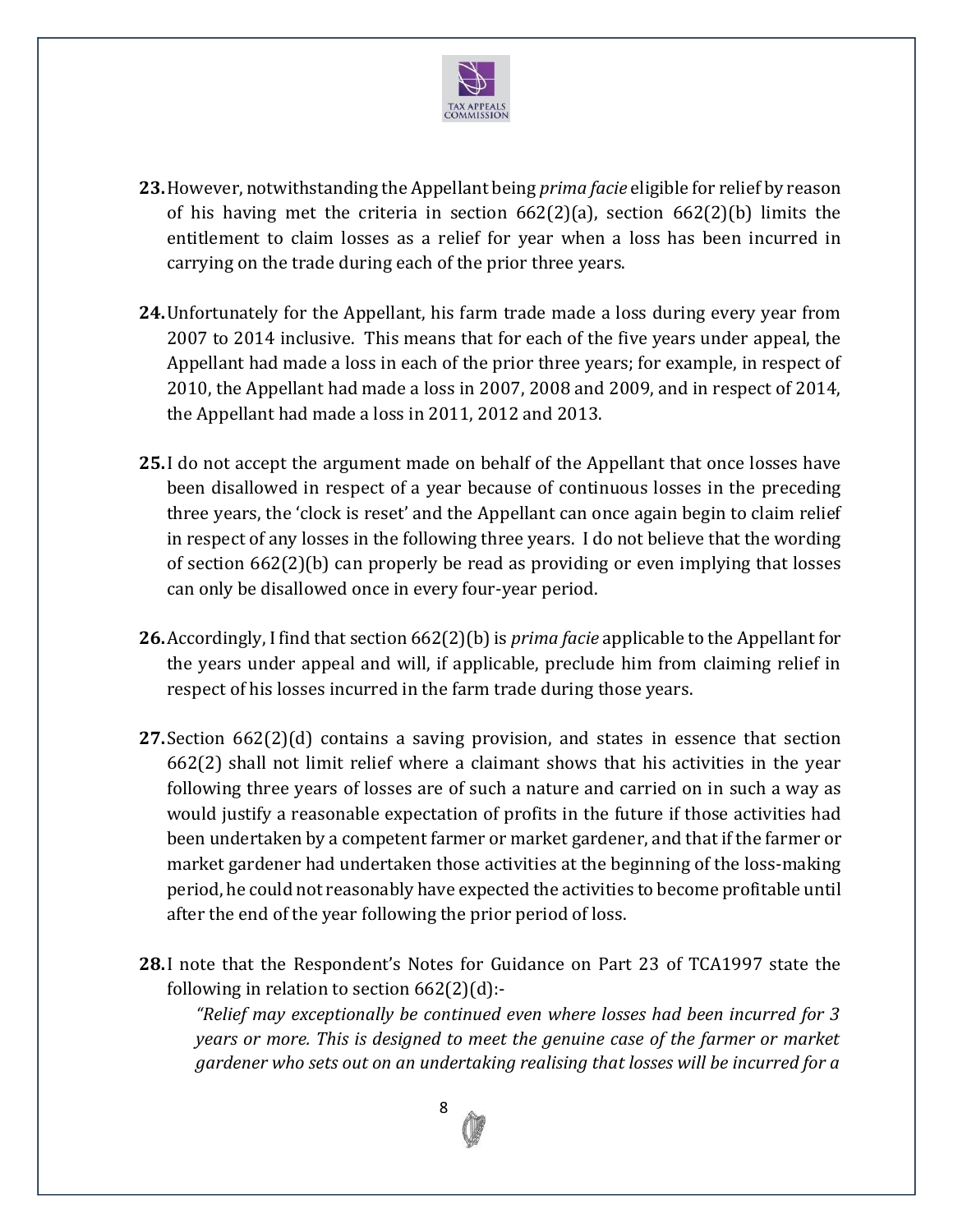

*substantial initial period but with a justifiable expectation of building up a profitable operation in the long run (for example, a farmer trying to regenerate marginal land over a long period)."*

- **29.** I am satisfied on the evidence before me, and find as a material fact, that the farming activities of the Appellant during each of the years under appeal were of such a nature and carried on in such a way as would justify a reasonable expectation of future profits if they had been undertaken by a competent farmer. I am further satisfied, and find as a material fact, that if the Appellant had carried out the farming activities he undertook during each of the years under appeal, he could not reasonably have expected those activities to become profitable until after the end of the years following the years under appeal.
- **30.**In reaching these findings of fact, I have had regard to the uncontroverted evidence of the Appellant that:-
	- **(a)** the land was in a very poor state when he inherited it;
	- **(b)**he did not inherit any stock or machinery with the land;
	- **(c)** he has slowly but continuously improved the land, built a shed and silage slabs, acquired machinery and built up his stock levels over the years under appeal;
	- **(d)**constraints on the Appellant's time and financial resources have limited the amount of work he could do and investment he could make during each of the years under appeal;
	- **(e)** he nonetheless made incremental improvements to the farm over the years, knowing that the initial years would be loss-making but with a view to ultimately being able to realise a profit; and,
	- **(f)** the Appellant is now at a point where his farm trade may become profitable in the imminent future, and indeed would have been profitable in 2018 were it not for the death of two of his stock.
- **31.**I accept as correct the view expressed in the Respondent's Guidance Notes that the continuation of relief under section  $662(2)(d)$  will only be allowed in exceptional circumstances, but I am satisfied that such exceptional circumstances exist in the instant appeal.
- **32.**I therefore find that, notwithstanding the provisions of section 662(2)(b), the Appellant is, by virtue of the provisions of section 662(2)(d), entitled to claim relief